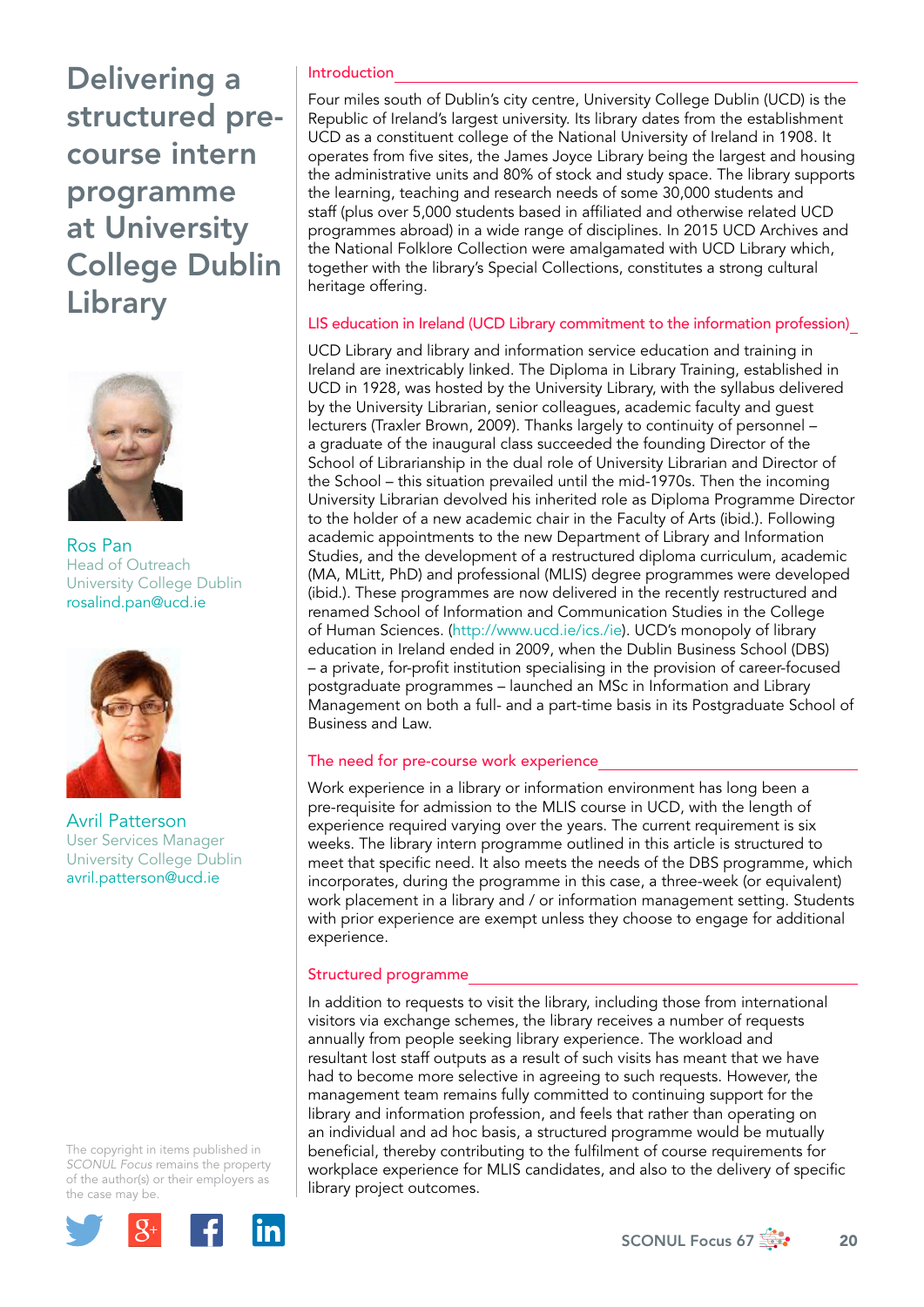UCD Library therefore offered a fully structured interns project from 5 July to 13 August 2009 for six interns. This offer was repeated in 2012, when it focused on a project to identify and remove pre-1930s titles from general stock.

Extensive paperwork, outlines of work achieved and feedback reports were maintained, particularly for the 2009 programme; these were valuable in shaping the current programme.

### Review and refresh of the programme

In 2015 the question of running a programme regularly was discussed, and the Head of Outreach and the User Services Manager volunteered to lead the programme. A great deal of project work was planned for the summer of 2015, so there was a benefit to the library in running the programme and as well as a guaranteed range of project work of a suitable level for interns.

After revieweing the excellent previous schemes, we kept the key features, including basing practical work around one project, allocating each intern to a home library team, and providing a fully structured programme combining project work with a series of unit overviews and presentations.

Changes were made to cut back on the bureaucracy for library staff, to spread the workload and to provide a richer intern programme. The main changes agreed were:

- eliminate detailed record keeping by library staff, as this is not a requirement of the institutions concerned
- devolve record keeping of work done and reflection to the interns themselves
- maintain a standard structure for the main weeks of the programme
- introduce a mid-week day of visits to units and thematic talks to break up the week
- introduce practical activities: poster and presentation production, reflective diary keeping, an introduction to the CMS and LibGuide environments, an introduction to the library management system and shelving practice
- include some visits to other libraries in the programme
- ensure the interns had regular mentoring from their home team leader and a weekly update chat with the User Services Manager.

# Experience in 2015

The programme ran from 6 July to 14 August, with four interns participating, all of whom were enrolled for the UCD MLIS programme. This was fewer than anticipated, but several candidates could not commit to the dates, and we were not prepared to support any other work experience during the summer. The home teams selected for these interns were: Special Collections, Collections, Client Services and Research Services, as they all had suitable projects.

As an intern's work day is from 10:00 until 16:00 (which we feel is fair given that there is no payment), with one day a week spent on other activities, the return in terms of concrete project work outputs from the programme is limited: in effect around 100 hours of work from each intern over the six weeks, including training time. While the level of maturity of the interns varied considerably, in a programme such as this, the input determines the reward for all parties.

The copyright in items published in *SCONUL Focus* remains the property of the author(s) or their employers as the case may be.



The approach to obtaining library staff feedback on the programme was simplified: we offered a couple of sessions for all staff involved in the

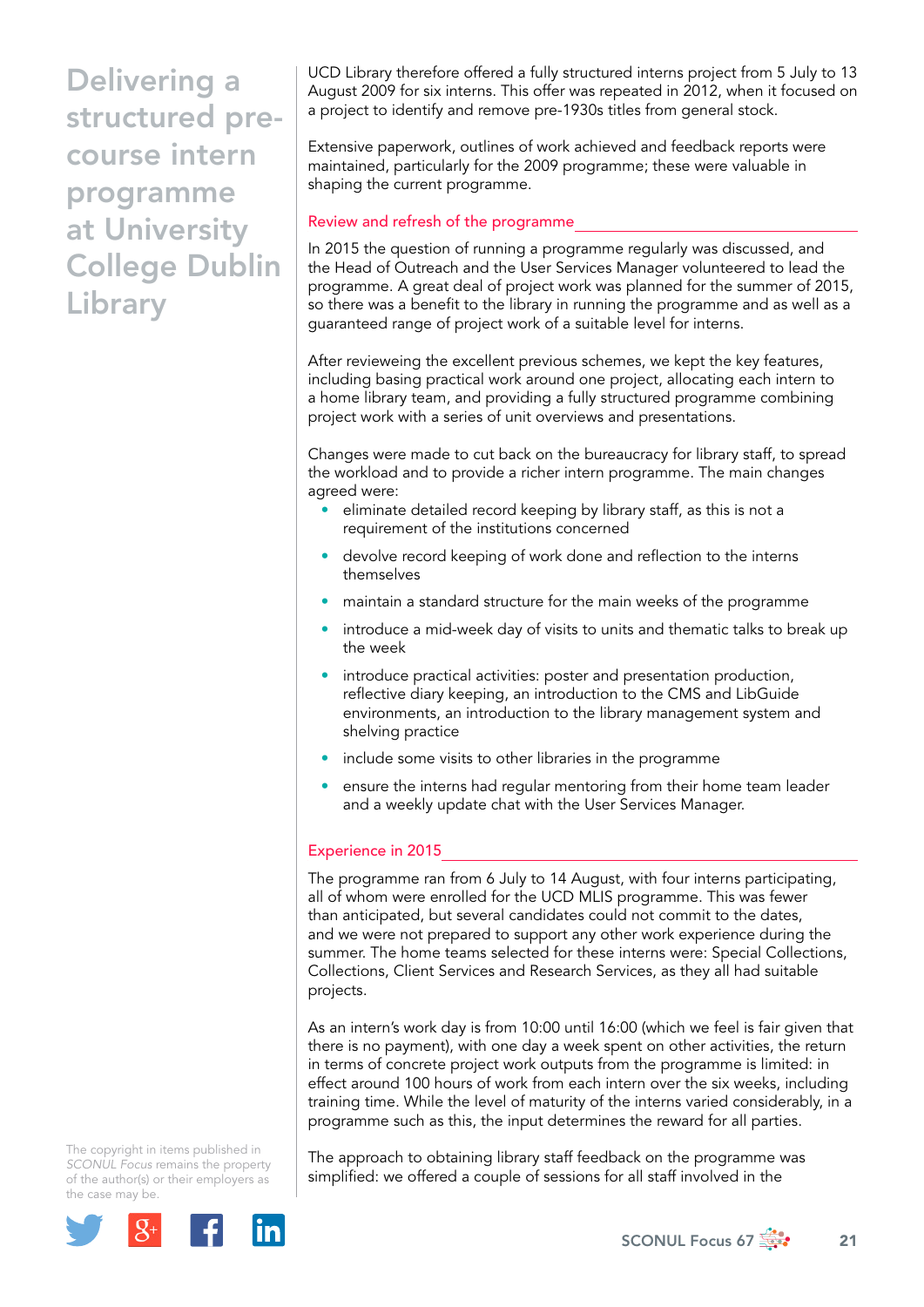programme to meet and discuss the experience, with an online option also available. Intern feedback was circulated via an online mini-survey, and despite chasers, only two of the four completed the survey. Although this was disappointing, a possible reason is that two of the group had by the end of the intern programme deferred their places on the course. However, overall intern and library staff feedback indicated that the programme worked well: two of the interns in particular seemed to thrive and are now on our casual staff payroll in various capacities. Though this is not something that can be assumed on either side as a programme outcome, it has in real terms proven to be a major return on investment for the library from the 2015 programme. Their testimonials are worth quoting:

*During the time I spent on the internship, I got the opportunity to work within the Research Services section of the library, an area of librarianship in which I have a personal interest. In addition to receiving valuable experience working within this department, the structure of the internship programme also provided the opportunity to learn about all of the library's other sections, and how they work together to maintain the library as a whole. I found the internship highly rewarding. I gained valuable experience and made my first contacts within the library world. I enjoyed my time in the internship and learnt a lot about the industry I was getting involved in. In addition to this the internship also provided me with the opportunity to gain paid employment within the library during the academic term. I would recommend the summer internship without hesitation to anybody who has the opportunity to undertake it. (Alison)*

*For me, the internship was a trial run to see how I would like a career in a library. And honestly I could not have enjoyed it more. The six week programme allowed me to see what working in an academic*  library is really like both in terms of the day-to-day running and long *term projects. Each of UCD Library's departments was visited for a day, giving me the chance to see the different work each area does. Chatting to the members of different departments gave me a better understanding of what each role entails. Before the programme I was convinced that I would only ever want to work behind the scenes in collections. However, experience gained on the desk showed me that I enjoy being a part of client services just as much as collections. Being trained at the desk and in other areas when it was quiet over the summer was an added bonus. Come September, I was fully prepared*  for the possibility of work in the library as a student. Having never *attended UCD before, the programme also gave me the chance to become familiar with both the campus and the library, knowledge of which was incredibly useful once lectures began. (Megan)*

The programme is labour intensive, but spreading the load across teams worked well, as did developing the role of User Services Manager to maintain co-ordination and deal with any programme alterations and other issues as they occurred. Commitment to the programme is essential to success.

### Review of the programme

The main changes implemented for 2016 were:

- A marketing flyer including testimonials and a full outline of the programme was forwarded to both institutions in January 2016.
- Feedback from the interns will be sought on paper on the last day
- A larger group of interns is worth aiming for (in the event we have six for 2016 – but we would like up to ten). We had hoped to provide a social dimension to the experience, but this did not happen last year, and

The copyright in items published in *SCONUL Focus* remains the property of the author(s) or their employers as the case may be.

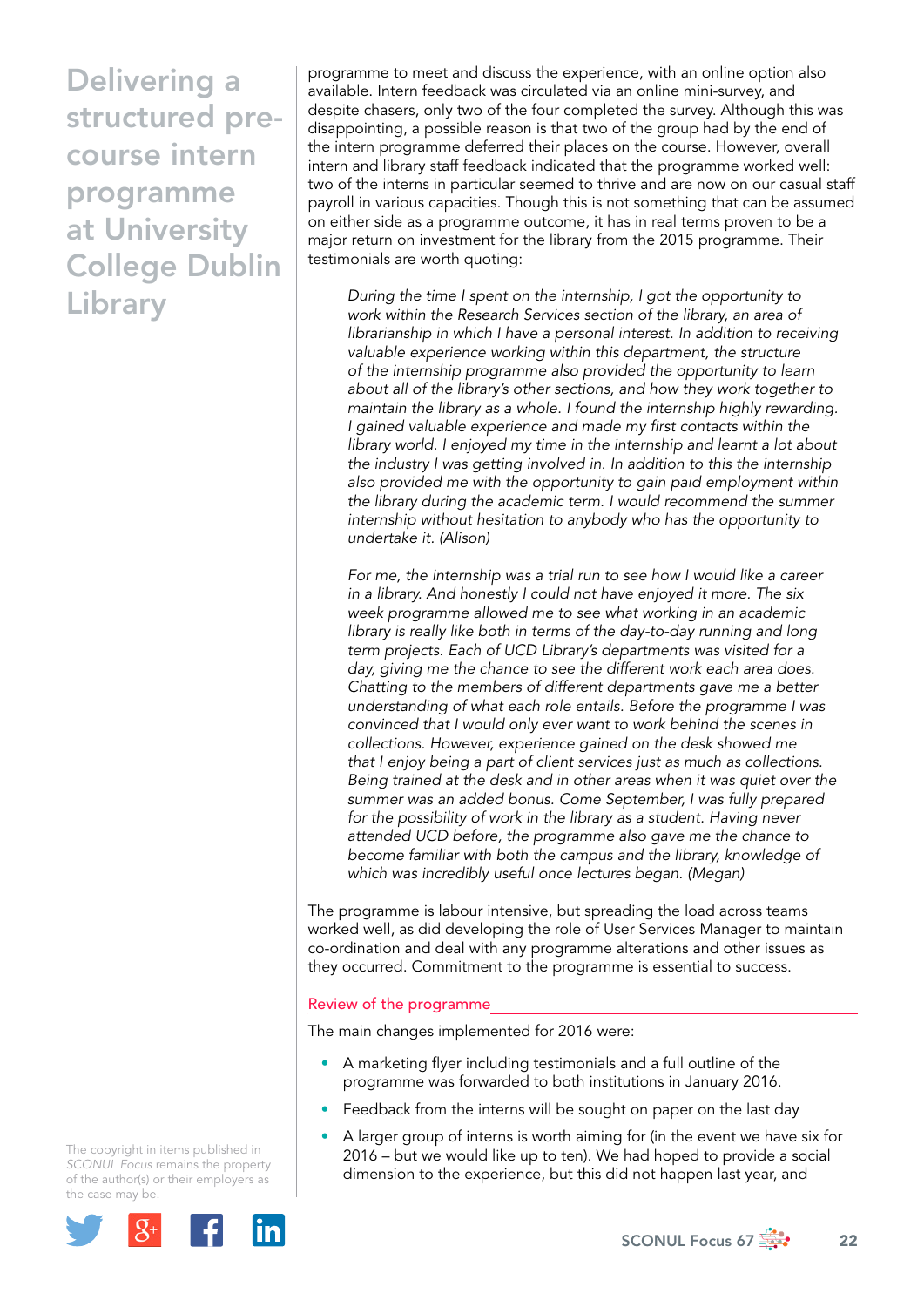discussion sessions were not as lively as we would have liked. A larger number should help.

Where possible the presentations and day spent in each unit will be opened up so that interested library staff can also attend, as it is felt this would help to justify the work and time involved; this may require a shift from round-table discussion approaches to a more formal theatre-style presentation for some sessions.

# **UCD Library Interns Programme 2016** July 4 - August 12



*Marketing leaflet for the 2016 programme* 

Staff feedback from the 2015 programme indicated that it would be much better to offer the programme earlier in the summer when fewer library staff members are away, and before the peak period of preparation for the new academic year, when planned projects are commencing. The 2016 programme was therefore initially marketed for the period 13 June – 22 July.

Take-up was minimal, and very disappointing in the light of targeted marketing efforts. Discussion with the UCD School of Information and Communication Studies suggested that the earlier dates were unattractive to potential students for a number of reasons: they did not yet have their examination results; they generally preferred to have the earlier part of the summer to themselves, with the interns programme running immediately before the course commencement in September. DBS indicated that placements were already organised by mid-

The copyright in items published in *SCONUL Focus* remains the property of the author(s) or their employers as the case may be.



SCONUL Focus 67  $\frac{1}{200}$  23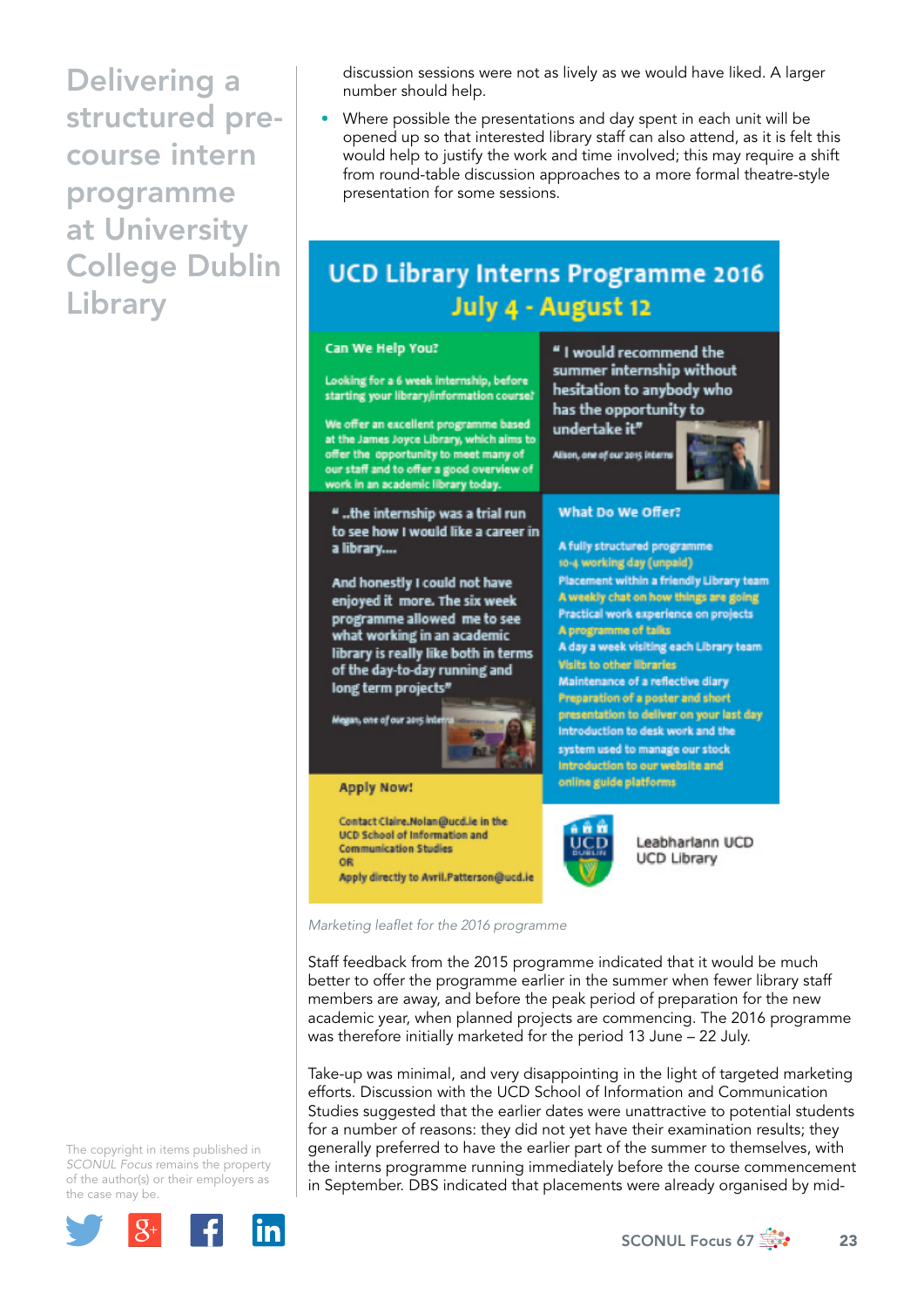to late January, which suggests that the 2017 programme should be marketed before Christmas 2016 to attract that cohort.

Based on the poor response, in April we relaunched the programme with revised dates of 4 July – 12 August. Interest picked up immediately, and six have signed up for the programme.

# **Conclusions**

UCD library staff has a great tradition of networking and sharing expertise, and, despite very heavy workloads, all staff involved in delivering the programme put a lot of effort into it regardless of any direct benefits to themselves. This is the first essential to the success of such a programme.

The revised programme worked well, and now that the shape of the scheme has been established and the talks and unit visit presentations prepared, the workload in offering the programme is less onerous. Feedback from both interns and colleagues is vital to keep it fresh and to maintain relevance. We are committed to offering the programme on an annual basis for as long as it is needed to meet the pre-requisites of academic programmes. Levels of interest are a concern, but our experience this year has indicated that marketing at the appropriate time in the academic calendar is essential, and that if we want takers from DBS we shall need to market before Christmas each year.

Other academic libraries in Ireland are also taking on interns and this is an area where co-operation and two-centre programmes could be developed, if the wish to collaborate is there. There would be merit, for example, in an intern spending three weeks in a large university library and the remainder in a smaller library or a public library that has a different mission and user profile.

### Reference

Traxler Brown, B. 2009. Towards 100 years of LIS education and research at UCD. *Aslib proceedings*, vol. 61 (3), pp.282–301

# Appendix

# Interns programme at UCD Library 6 July – 14 August 2015

### The six-week programme will run from 6 July to 14 August

The programme will be led by Avril Patterson (User Services Manager) together with Ros Pan (Head of Outreach). Each intern will meet with Avril on a Monday morning to discuss how they are getting on, their portfolio and any other issues that arise.

Each intern will be placed in a unit as their home team, and will have a supervisor in that team who will manage their time here on a day-to-day basis. As well as getting to know the team during their time here, they will do their principal practical work in that team, working on one or more summer projects during weeks 2–5 of the programme.

In addition to that practical work experience, the programme includes:

- Initial orientation and tour round all libraries, plus day later in the programme when each intern can spend a whole day shadowing at a site library of their choosing in week 4
- Practical experience of using the Millennium Library Management System (LMS) and some shadowing on service desks and shelving during week 1; hands-on experience of editing the library website and LibGuides online environments in week 5
- Spending time with one of our units each week, to include a range of presentations and talks on aspects of the teamwork, to give rounded overview of what is done in each team

The copyright in items published in *SCONUL Focus* remains the property of the author(s) or their employers as the case may be.